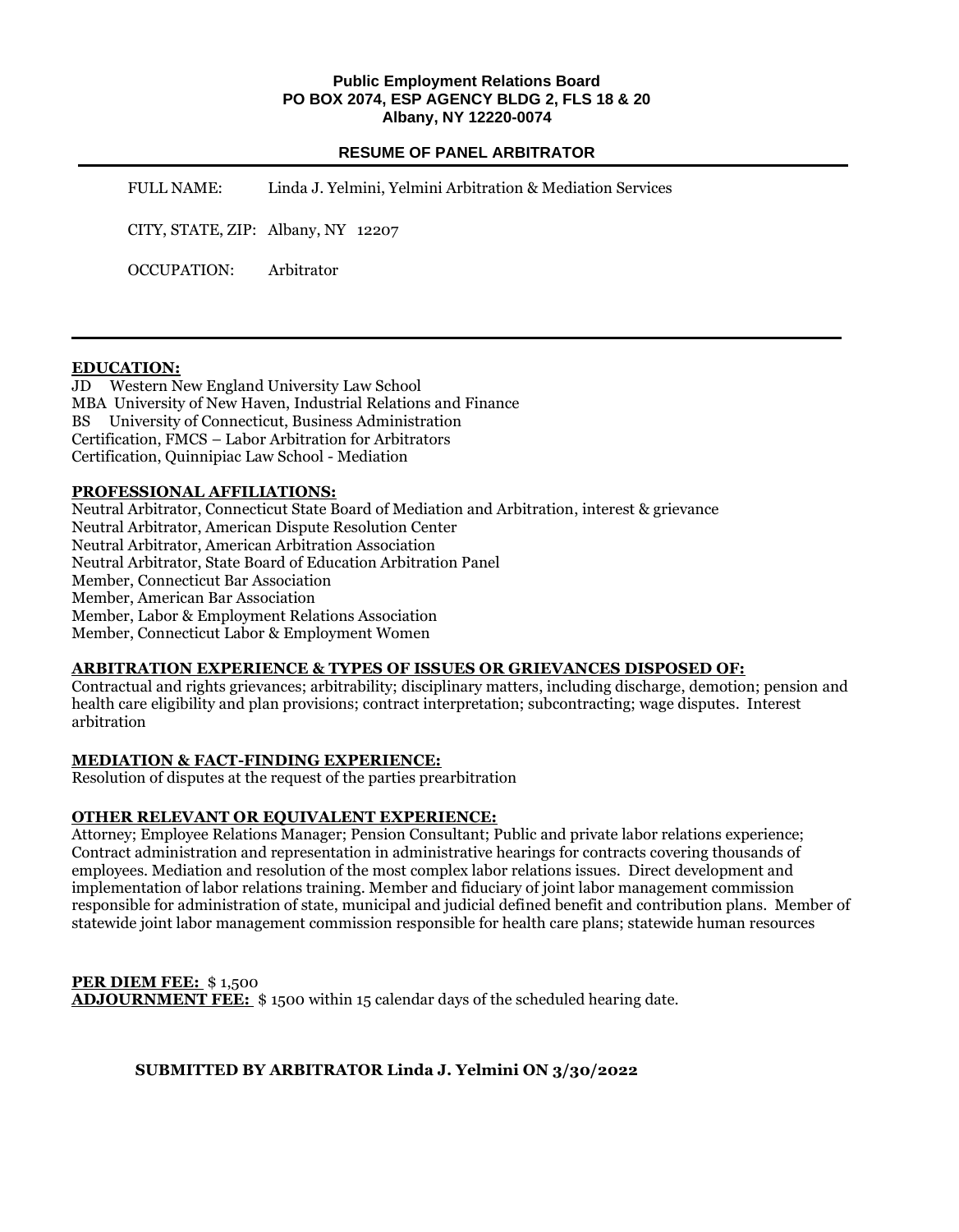#### **Public Employment Relations Board PO BOX 2074, ESP AGENCY BLDG 2, FLS 18 & 20 Albany, NY 12220-0074**

## **BILLING DISCLOSURE STATEMENT**

ARBITRATOR'S NAME: Linda J. Yelmini

The following is a description of my fees and expenses:

## A) HEARING TIME.

- (1) My per diem is \$1500 for each day or any part thereof spent hearing a case.
- (2) If a hearing day exceeds 6 hours, I charge:

 $\Box$ a second full per diem  $x\Box$ a prorated per diem

 $\Box$ no additional charge  $\Box$ other (describe) :

(3) Additional comments:

B) STUDY TIME.

- (1) I charge \$ 1500 for each day spent in preparation of the opinion and award.
- (2) This charge  $x$  will  $\Box$  will not be prorated for partial days devoted to such preparation.
- (3) Additional comments:

## C) TRAVEL TIME AND EXPENSES.

(1) When travel time plus hearing time exceeds 9 hours in a calendar day:

 $\Box$  Not applicable (no additional charge)

 $x \square$  I charge as follows (describe): a prorated per diem

(2) I charge for actual, travel-related expenses incurred in connection with the case  $x \rightarrow YES$   $\Box$  NO.

Where appropriate, a mileage charge for auto travel will be billed at:

 $x \cap P$  Prevailing IRS rate  $\Box$  Other (describe):

(3) When the scheduled hearing day(s) requires an overnight stay:

There is no charge, other than for lodging and subsistence.

x I charge as follows (describe): lodging and subsistence plus, one half per diem for day prior to the hearing.

(4) Additional Comments: Where appropriate, travel by air will be billed at the rate for an economy seat.